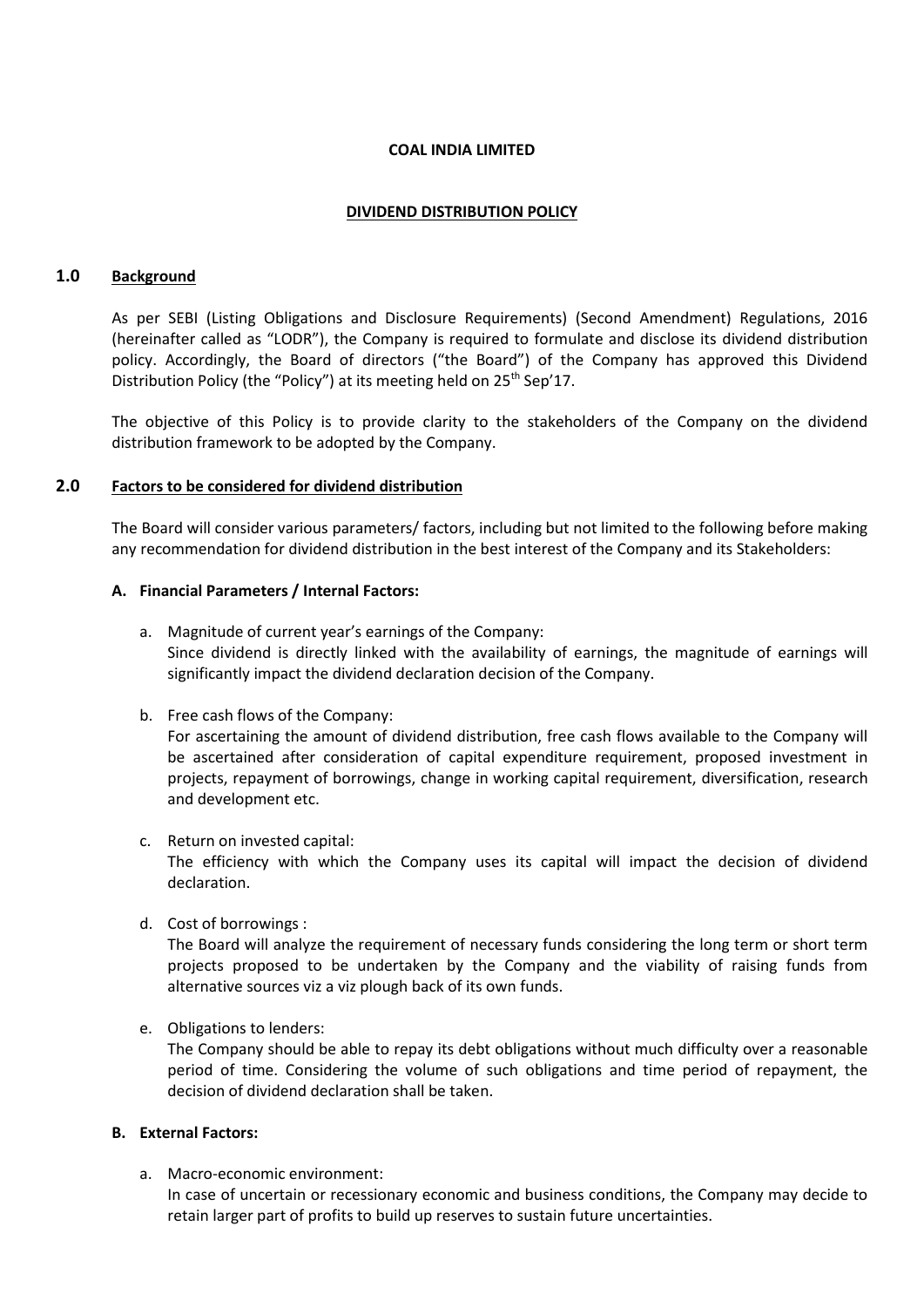# b. Statutory requirements:

The Company shall observe the relevant laws including taxation laws, regulations and the guidelines issued by the Department of Investment and Public Asset Management ("DIPAM") and the Administrative Ministry, Government of India as are applicable for the time being in force.

c. State of Capital Markets:

The Board will analyze the requirement of necessary funds considering normal capital expenditure, long term or short term projects proposed to be undertaken by the Company and the viability of the options in terms of cost of raising necessary funds from external sources or plough back of its own funds.

# **3.0 Applicable laws, rules, regulations and guidelines:**

- The Board shall consider the provisions of the Companies Act, 2013 and Rules made thereunder, other relevant laws, regulations, the guidelines issued by the Department of Investment and Public Asset Management ("DIPAM") and the Administrative Ministry, Government of India as are applicable for the time being in force while recommending the dividend.
- Interim Dividend:

Interim Dividend will be declared out of the surplus in the profit and loss account and out of profits of the financial year in which such interim dividend is sought to be declared, provided that in case the company has incurred loss during the current financial year up to the end of the quarter immediately preceding the date of declaration of interim dividend, such interim dividend shall not be declared at a rate higher than the average dividends declared by the company during the immediately preceding three financial years.

• Final Dividend:

Final Dividend will be declared out of the profits of the company for that year arrived at after providing for depreciation, or out of the profits of the company for any previous financial year or years arrived at after providing for depreciation and remaining undistributed, or out of both.

In case of inadequacy or absence of profits in any financial year, the Board may consider declaring final dividend out of accumulated profits earned by it in previous years and transferred by the company to the reserves, subject to applicable rules. No dividend shall be declared or paid by the company from any reserves apart from free reserves.

 Unrealized gains included in 'Other Comprehensive Income' will not be considered for declaration of dividend.

## **4.0 Circumstances under which the shareholders of the company may or may not expect dividend**

The decision regarding dividend payout is a crucial decision as it determines the amount of profit to be distributed among shareholders and amount of profit to be retained in business. Hence, the shareholders of the Company *may expect* dividend only if the Company is having surplus funds after providing for all the expenses, depreciation, Capital Commitment etc., and after complying with the statutory requirements under the Applicable Laws.

The shareholders of the Company *may not expect* dividend in the following circumstances, subject to the discretion of the Board of Directors:

- in case of inadequacy of profits or whenever the Company has incurred losses;
- whenever the Company undertakes or proposes to undertake a significant expansion project requiring higher allocation of resources;
- whenever it undertakes any acquisitions or joint arrangements requiring significant allocation of resources.